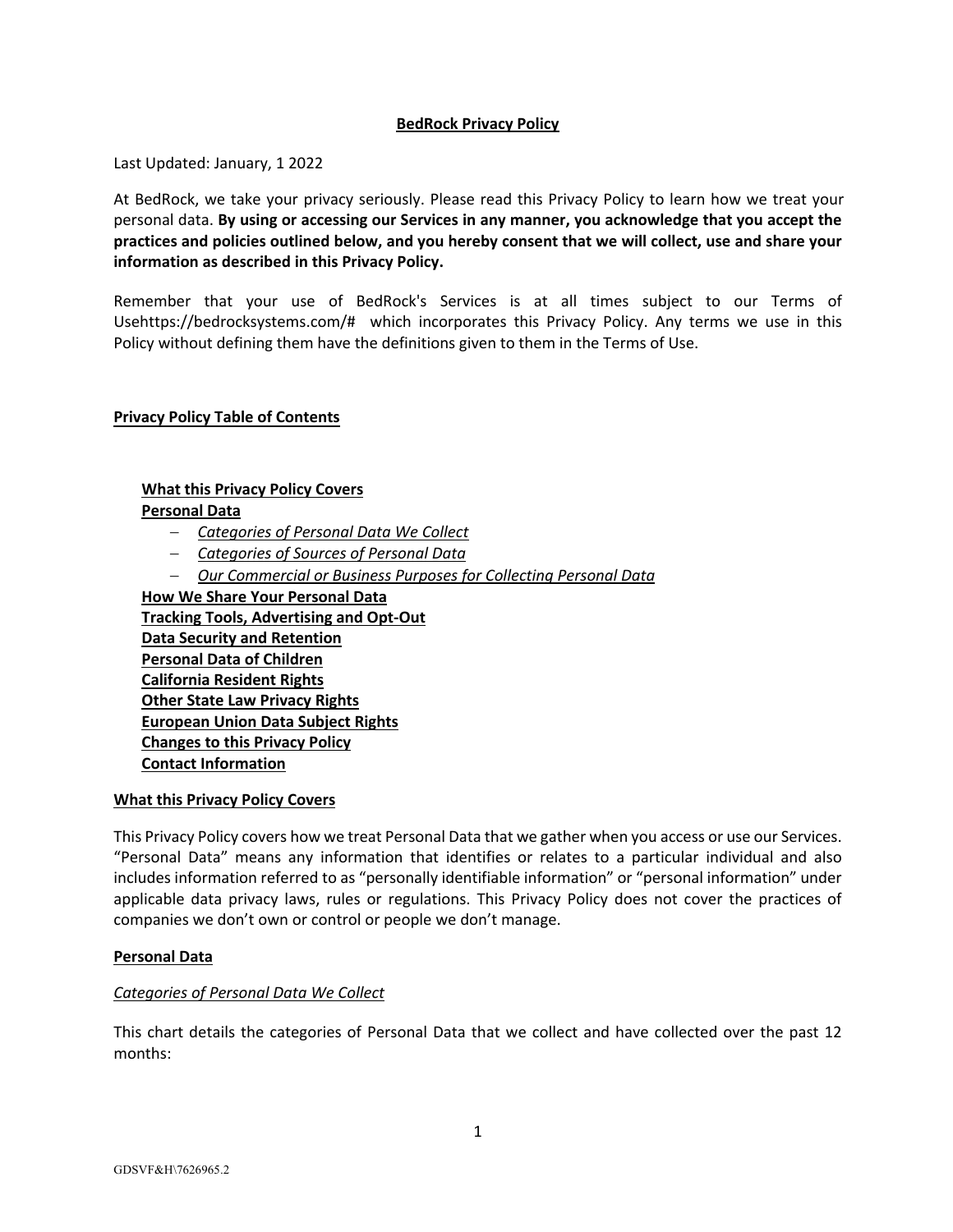| <b>Category of Personal Data</b>                                                                   | <b>Examples of Personal Data We Collect</b>                                                                                                                                                                                      | <b>Categories of Third Parties</b>                                                                                                                 |
|----------------------------------------------------------------------------------------------------|----------------------------------------------------------------------------------------------------------------------------------------------------------------------------------------------------------------------------------|----------------------------------------------------------------------------------------------------------------------------------------------------|
|                                                                                                    |                                                                                                                                                                                                                                  | With Whom We Share this                                                                                                                            |
|                                                                                                    |                                                                                                                                                                                                                                  | <b>Personal Data:</b>                                                                                                                              |
| <b>Profile or Contact Data</b>                                                                     | • First and last name<br>• Email<br>• Phone number<br>• Unique identifiers such as passwords                                                                                                                                     | • Service Providers<br>• Advertising Partners<br>• Analytics Partners<br>• Business Partners<br>• Parties You Authorize, Access or<br>Authenticate |
| <b>Payment Data</b>                                                                                | • Payment card type<br>• Last 4 digits of payment card<br>• Billing address, phone number, and email                                                                                                                             | • Service Providers (specifically<br>our payment processing<br>partners                                                                            |
| <b>Commercial Data</b>                                                                             | • Purchase history<br>• Consumer profiles                                                                                                                                                                                        | • Service Providers<br>• Advertising Partners<br>• Analytics Partners<br>• Business Partners<br>• Parties You Authorize, Access or<br>Authenticate |
| Device/IP Data                                                                                     | $\bullet$ IP address<br>• Device ID<br>• Domain server<br>• Type of device/operating system/browser<br>used to access the Services                                                                                               | • Service Providers<br>• Advertising Partners<br>• Analytics Partners<br>• Business Partners<br>• Parties You Authorize, Access or<br>Authenticate |
| <b>Web Analytics</b>                                                                               | • Web page interactions<br>• Referring webpage/source through which<br>you accessed the Services<br>• Non-identifiable request IDs<br>• Statistics associated with the interaction<br>between device or browser and the Services | • Service Providers<br>• Advertising Partners<br>• Analytics Partners<br>• Business Partners<br>• Parties You Authorize, Access or<br>Authenticate |
| <b>Geolocation Data</b>                                                                            | • IP-address-based location information                                                                                                                                                                                          | • Service Providers<br>• Advertising Partners<br>• Analytics Partners<br>• Business Partners<br>• Parties You Authorize, Access or<br>Authenticate |
| <b>Inferences Drawn From</b><br><b>Other Personal Data</b><br><b>Collected</b>                     | • Profiles reflecting user attributes<br>• Profiles reflecting user behavior                                                                                                                                                     | • Service Providers<br>• Advertising Partners<br>• Analytics Partners<br>• Business Partners<br>• Parties You Authorize, Access or<br>Authenticate |
| <b>Other Identifying</b><br><b>Information that You</b><br><b>Voluntarily Choose to</b><br>Provide | • Identifying information in emails or letters<br>you send us                                                                                                                                                                    | • Service Providers<br>• Advertising Partners<br>• Analytics Partners<br>• Business Partners<br>• Parties You Authorize, Access or<br>Authenticate |

# *Categories of Sources of Personal Data*

We collect Personal Data about you from the following categories of sources:

• **You**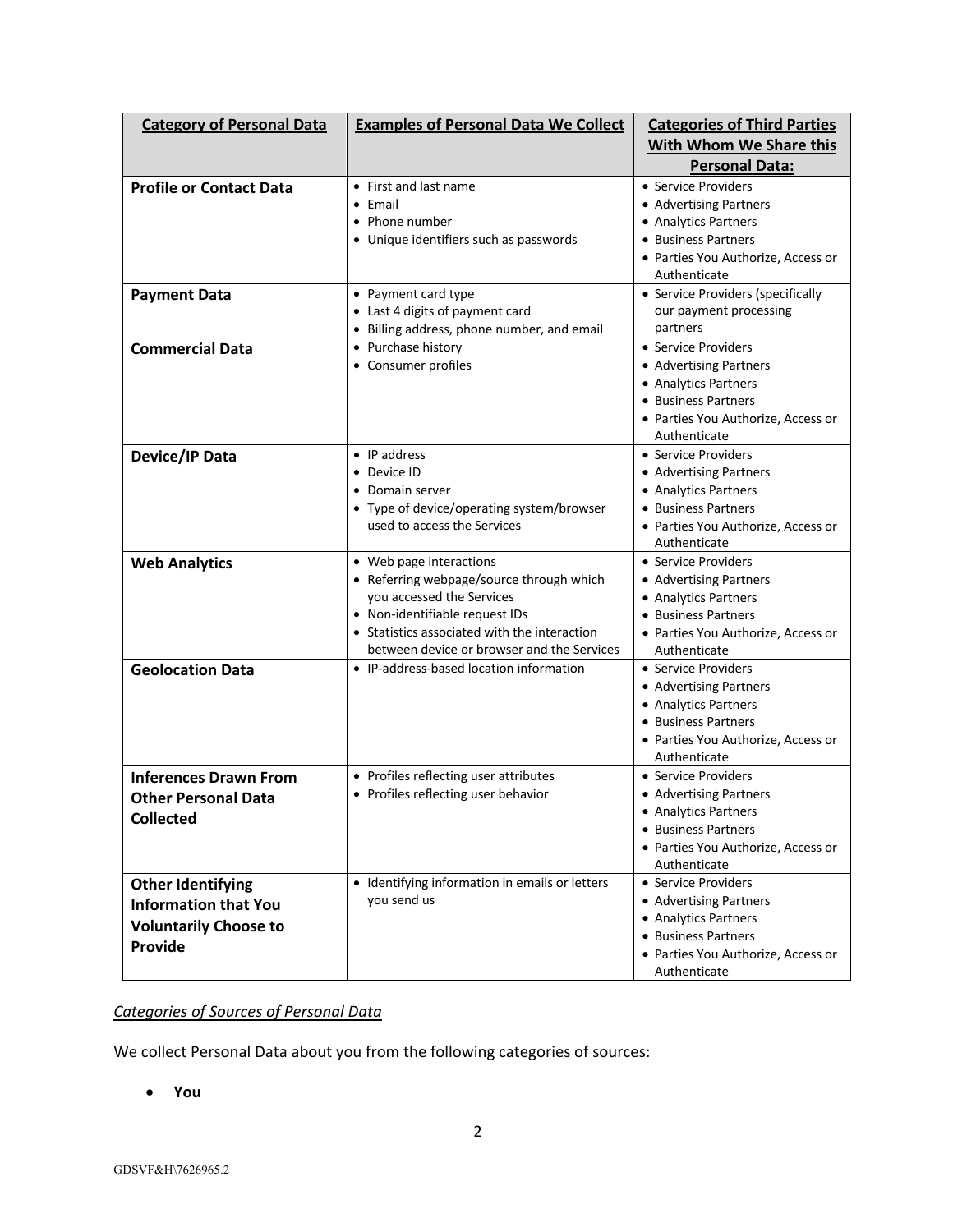- o When you provide such information directly to us.
	- When you create an account or use our interactive tools and Services.
	- § When you voluntarily provide information in free-form text boxes through the Services or through responses to surveys or questionnaires.
	- When you send us an email or otherwise contact us.
- $\circ$  When you use the Services and such information is collected automatically.
	- § Through Cookies (defined in the "Tracking Tools, Advertising and Opt-Out" section below).
	- § If you use a location-enabled browser, we may receive information about your location.
	- If you download and install certain applications and software we make available, we may receive and collect information transmitted from your computing device for the purpose of providing you the relevant Services, such as information regarding when you are logged on and available to receive updates or alert notices.

# • **Third Parties**

- o Vendors
	- We may use analytics providers to analyze how you interact and engage with the Services, or third parties may help us provide you with customer support.
- o Advertising Partners
	- We receive information about you from some of our vendors who assist us with marketing or promotional services related to how you interact with our websites, applications, products, Services, advertisements or communications.
- o Social Networks
	- If you provide your social network account credentials to us or otherwise sign in to the Services through a third-party site or service, some content and/or information in those accounts may be transmitted into your account with us.

## *Our Commercial or Business Purposes for Collecting Personal Data*

- **Providing, Customizing and Improving the Services**
	- o Creating and managing your account or other user profiles.
	- $\circ$  Providing you with the products, services or information you request.
	- o Meeting or fulfilling the reason you provided the information to us.
	- o Providing support and assistance for the Services.
	- o Improving the Services, including testing, research, internal analytics and product development.
	- o Personalizing the Services, website content and communications based on your preferences.
	- o Doing fraud protection, security and debugging.
	- o Carrying out other business purposes stated when collecting your Personal Data or as otherwise set forth in applicable data privacy laws, such as the California Consumer Privacy Act (the "CCPA").
- **Marketing the Services**
	- o Marketing and selling the Services.
	- o Showing you advertisements, including interest-based or online behavioral advertising.
- **Corresponding with You**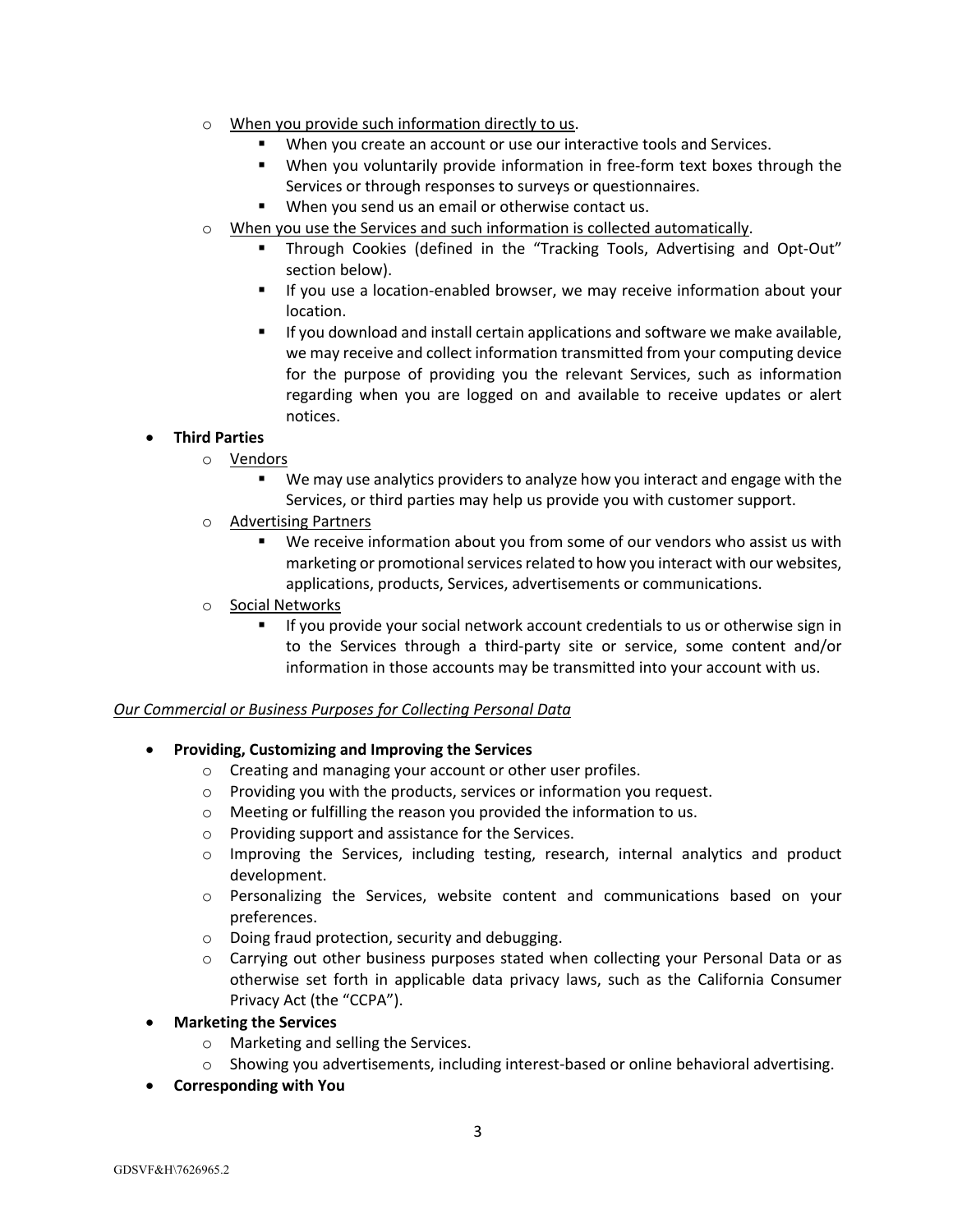- $\circ$  Responding to correspondence that we receive from you, contacting you when necessary or requested, and sending you information about BedRock or the Services.
- $\circ$  Sending emails and other communications according to your preferences or that display content that we think will interest you.
- **Meeting Legal Requirements and Enforcing Legal Terms**
	- $\circ$  Fulfilling our legal obligations under applicable law, regulation, court order or other legal process, such as preventing, detecting and investigating security incidents and potentially illegal or prohibited activities.
	- $\circ$  Protecting the rights, property or safety of you, BedRock or another party.
	- o Enforcing any agreements with you.
	- $\circ$  Responding to claims that any posting or other content violates third-party rights.
	- o Resolving disputes.

We will not collect additional categories of Personal Data or use the Personal Data we collected for materially different, unrelated or incompatible purposes without providing you notice.

#### **How We Share Your Personal Data**

We disclose your Personal Data to the categories of service providers and other parties listed in this section. Depending on state laws that may be applicable to you, some of these disclosures may constitute a "sale" of your Personal Data. For more information, please refer to the state-specific sections below.

- **Service Providers.** These parties help us provide the Services or perform business functions on our behalf. They include:
	- o Hosting, technology and communication providers.
	- o Security and fraud prevention consultants.
	- o Support and customer service vendors.
	- o Product fulfillment and delivery providers.
- **Advertising Partners.** These parties help us market our services and provide you with other offers that may be of interest to you. They include:
	- o Ad networks.
	- o Data brokers.
	- o Marketing providers.
- **Analytics Partners.** These parties provide analytics on web traffic or usage of the Services. They include:
	- o Companies that track how users found or were referred to the Services.
	- o Companies that track how users interact with the Services.
- **Business Partners.** These parties partner with us in offering various services. They include:
	- o Businesses that you have a relationship with.
	- $\circ$  Companies that we partner with to offer joint promotional offers or opportunities.
- **Parties You Authorize, Access or Authenticate**
	- o Third parties you access through the services.
	- o Social media services.
	- o Other users.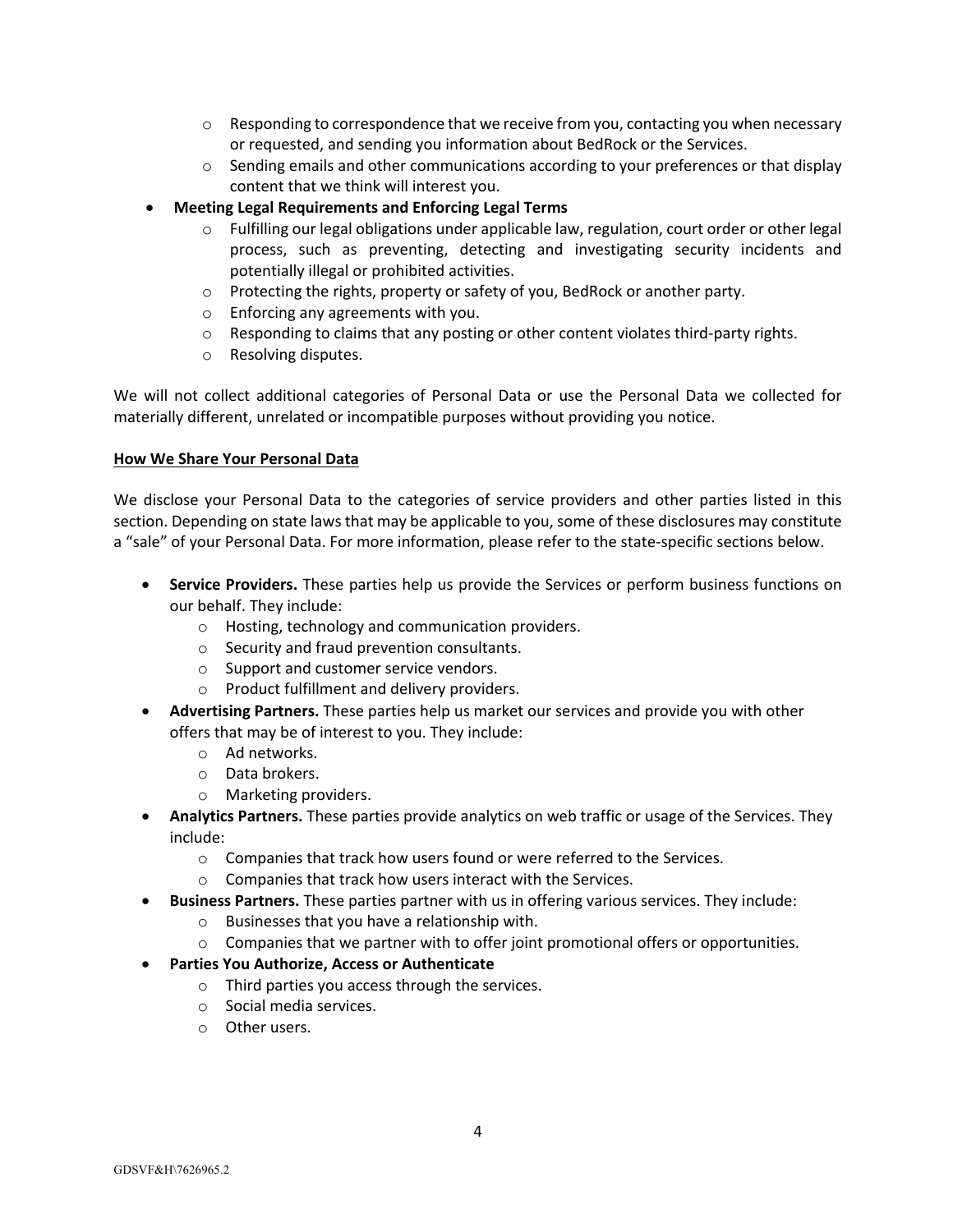## *Legal Obligations*

We may share any Personal Data that we collect with third parties in conjunction with any of the activities set forth under "Meeting Legal Requirements and Enforcing Legal Terms" in the "Our Commercial or Business Purposes for Collecting Personal Data" section above.

# *Business Transfers*

All of your Personal Data that we collect may be transferred to a third party if we undergo a merger, acquisition, bankruptcy or other transaction in which that third party assumes control of our business (in whole or in part). Should one of these events occur, we will make reasonable efforts to notify you before your information becomes subject to different privacy and security policies and practices.

## *Data that is Not Personal Data*

We may create aggregated, de-identified or anonymized data from the Personal Data we collect, including by removing information that makes the data personally identifiable to a particular user. We may use such aggregated, de-identified or anonymized data and share it with third parties for our lawful business purposes, including to analyze, build and improve the Services and promote our business, provided that we will not share such data in a manner that could identify you.

# **Tracking Tools, Advertising and Opt-Out**

The Services use cookies and similar technologies such as pixel tags, web beacons, clear GIFs and JavaScript (collectively, "Cookies") to enable our servers to recognize your web browser, tell us how and when you visit and use our Services, analyze trends, learn about our user base and operate and improve our Services. Cookies are small pieces of data– usually text files – placed on your computer, tablet, phone or similar device when you use that device to access our Services. We may also supplement the information we collect from you with information received from third parties, including third parties that have placed their own Cookies on your device(s). Please note that because of our use of Cookies, the Services do not support "Do Not Track" requests sent from a browser at this time.

We use the following types of Cookies:

- Essential Cookies. Essential Cookies are required for providing you with features or services that you have requested. For example, certain Cookies enable you to log into secure areas of our Services. Disabling these Cookies may make certain features and services unavailable.
- Functional Cookies. Functional Cookies are used to record your choices and settings regarding our Services, maintain your preferences over time and recognize you when you return to our Services. These Cookies help us to personalize our content for you, greet you by name and remember your preferences (for example, your choice of language or region).
- Performance/Analytical Cookies. Performance/Analytical Cookies allow us to understand how visitors use our Services. They do this by collecting information about the number of visitors to the Services, what pages visitors view on our Services and how long visitors are viewing pages on the Services. Performance/Analytical Cookies also help us measure the performance of our advertising campaigns in order to help us improve our campaigns and the Services' content for those who engage with our advertising. For example, Google LLC ("Google") uses cookies in connection with its Google Analytics services. Google's ability to use and share information collected by Google Analytics about your visits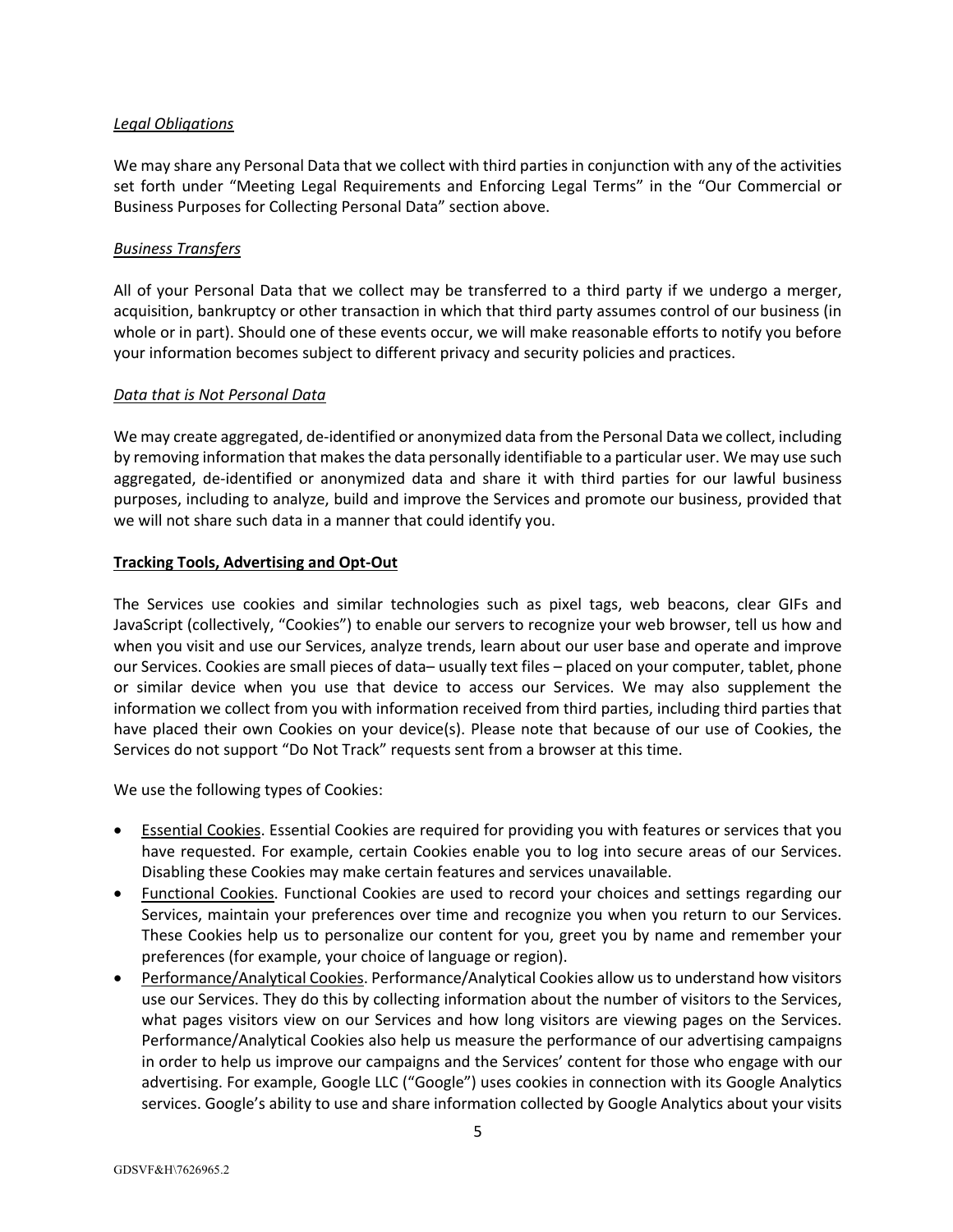to the Services is subject to the Google Analytics Terms of Use and the Google Privacy Policy. You have the option to opt-out of Google's use of Cookies by visiting the Google advertising opt-out page at www.google.com/privacy ads.html or the Google Analytics Opt-out Browser Add-on at https://tools.google.com/dlpage/gaoptout/.

• Retargeting/Advertising Cookies. Retargeting/Advertising Cookies collect data about your online activity and identify your interests so that we can provide advertising that we believe is relevant to you. For more information about this, please see the section below titled "Information about Interest-Based Advertisements."

You can decide whether or not to accept Cookies through your internet browser's settings. Most browsers have an option for turning off the Cookie feature, which will prevent your browser from accepting new Cookies, as well as (depending on the sophistication of your browser software) allow you to decide on acceptance of each new Cookie in a variety of ways. You can also delete all Cookies that are already on your device. If you do this, however, you may have to manually adjust some preferences every time you visit our website and some of the Services and functionalities may not work.

To explore what Cookie settings are available to you, look in the "preferences" or "options" section of your browser's menu. To find out more information about Cookies, including information about how to manage and delete Cookies, please visit http://www.allaboutcookies.org/ or https://ico.org.uk/for-thepublic/online/cookies/ if you are located in the European Union.

## *Information about Interest-Based Advertisements:*

We may serve advertisements, and also allow third-party ad networks, including third-party ad servers, ad agencies, ad technology vendors and research firms, to serve advertisements through the Services. These advertisements may be targeted to users who fit certain general profile categories or display certain preferences or behaviors ("Interest-Based Ads"). Information for Interest-Based Ads (including Personal Data) may be provided to us by you, or derived from the usage patterns of particular users on the Services and/or services of third parties. Such information may be gathered through tracking users' activities across time and unaffiliated properties, including when you leave the Services. To accomplish this, we or our service providers may deliver Cookies, including a file (known as a "web beacon") from an ad network to you through the Services. Web beacons allow ad networks to provide anonymized, aggregated auditing, research and reporting for us and for advertisers. Web beacons also enable ad networks to serve targeted advertisements to you when you visit other websites. Web beacons allow ad networks to view, edit or set their own Cookies on your browser, just as if you had requested a web page from their site.

## **Data Security and Retention**

We seek to protect your Personal Data from unauthorized access, use and disclosure using appropriate physical, technical, organizational and administrative security measures based on the type of Personal Data and how we are processing that data. You should also help protect your data by appropriately selecting and protecting your password and/or other sign-on mechanism; limiting access to your computer or device and browser; and signing off after you have finished accessing your account. Although we work to protect the security of your account and other data that we hold in our records, please be aware that no method of transmitting data over the internet or storing data is completely secure.

We retain Personal Data about you for as long as you have an open account with us or as otherwise necessary to provide you with our Services. In some cases we retain Personal Data for longer, if doing so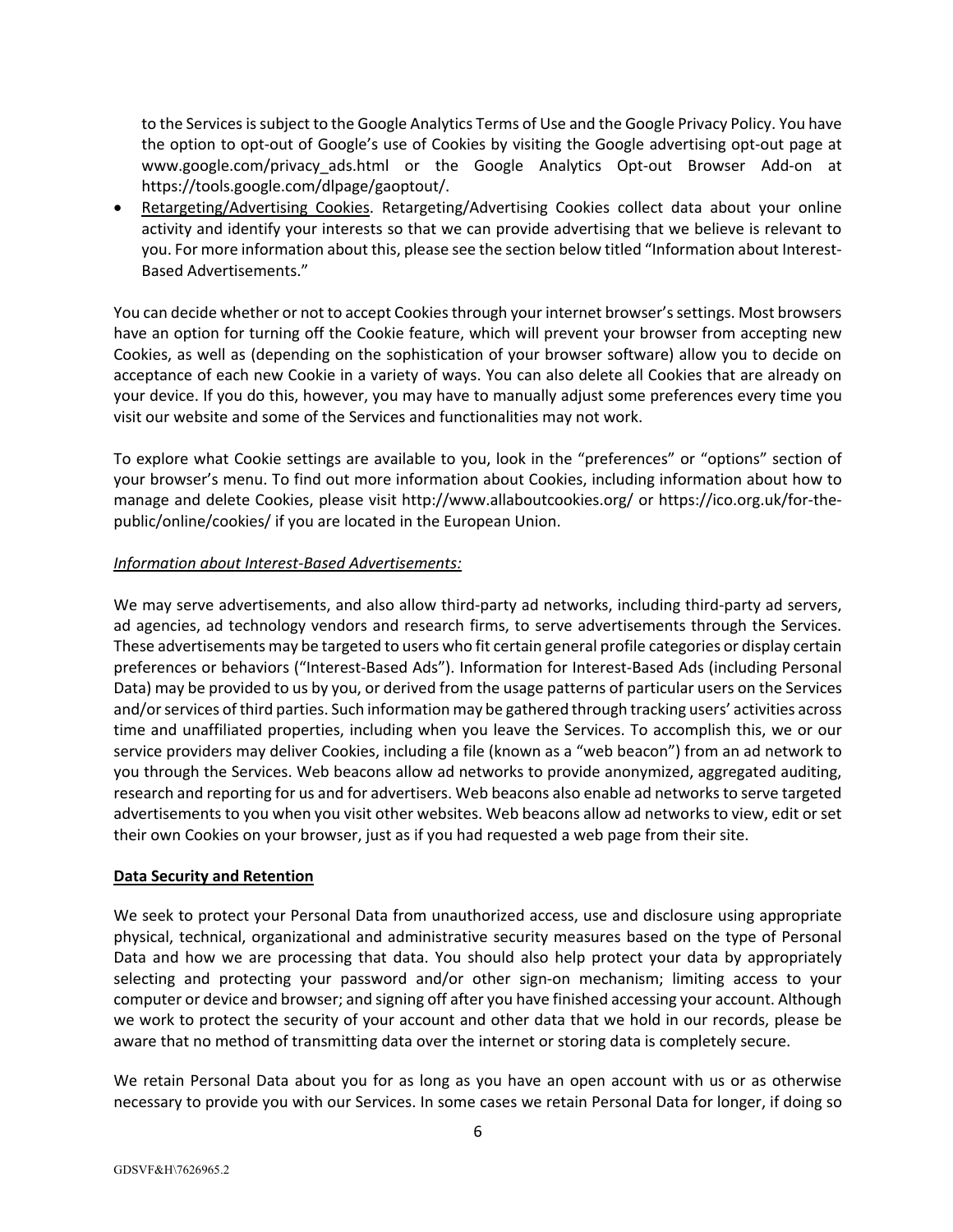is necessary to comply with our legal obligations, resolve disputes or collect fees owed, or is otherwise permitted or required by applicable law, rule or regulation. We may further retain information in an anonymous or aggregated form where that information would not identify you personally.

#### **Personal Data of Children**

As noted in the Terms of Use, we do not knowingly collect or solicit Personal Data about children under 16 years of age; if you are a child under the age of 16, please do not attempt to register for or otherwise use the Services or send us any Personal Data. If we learn we have collected Personal Data from a child under 16 years of age, we will delete that information as quickly as possible. If you believe that a child under 16 years of age may have provided Personal Data to us, please contact us at support@bedrocksystems.com.

#### **California Resident Rights**

If you are a California resident, you have the rights set forth in thissection. Please see the "Exercising Your Rights" section below for instructions regarding how to exercise these rights. Please note that we may process Personal Data of our customers' end users or employees in connection with our provision of certain services to our customers. If we are processing your Personal Data as a service provider, you should contact the entity that collected your Personal Data in the first instance to address your rights with respect to such data.

If there are any conflicts between this section and any other provision of this Privacy Policy and you are a California resident, the portion that is more protective of Personal Data shall control to the extent of such conflict. If you have any questions about this section or whether any of the following rights apply to you, please contact us at support@bedrocksystems.com.

## *Access*

You have the right to request certain information about our collection and use of your Personal Data over the past 12 months. In response, we will provide you with the following information:

- The categories of Personal Data that we have collected about you.
- The categories of sources from which that Personal Data was collected.
- The business or commercial purpose for collecting or selling your Personal Data.
- The categories of third parties with whom we have shared your Personal Data.
- The specific pieces of Personal Data that we have collected about you.

If we have disclosed your Personal Data to any third parties for a business purpose over the past 12 months, we will identify the categories of Personal Data shared with each category of third party recipient. If we have sold your Personal Data over the past 12 months, we will identify the categories of Personal Data sold to each category of third party recipient.

#### *Deletion*

You have the right to request that we delete the Personal Data that we have collected about you. Under the CCPA, this right is subject to certain exceptions: for example, we may need to retain your Personal Data to provide you with the Services or complete a transaction or other action you have requested. If your deletion request is subject to one of these exceptions, we may deny your deletion request.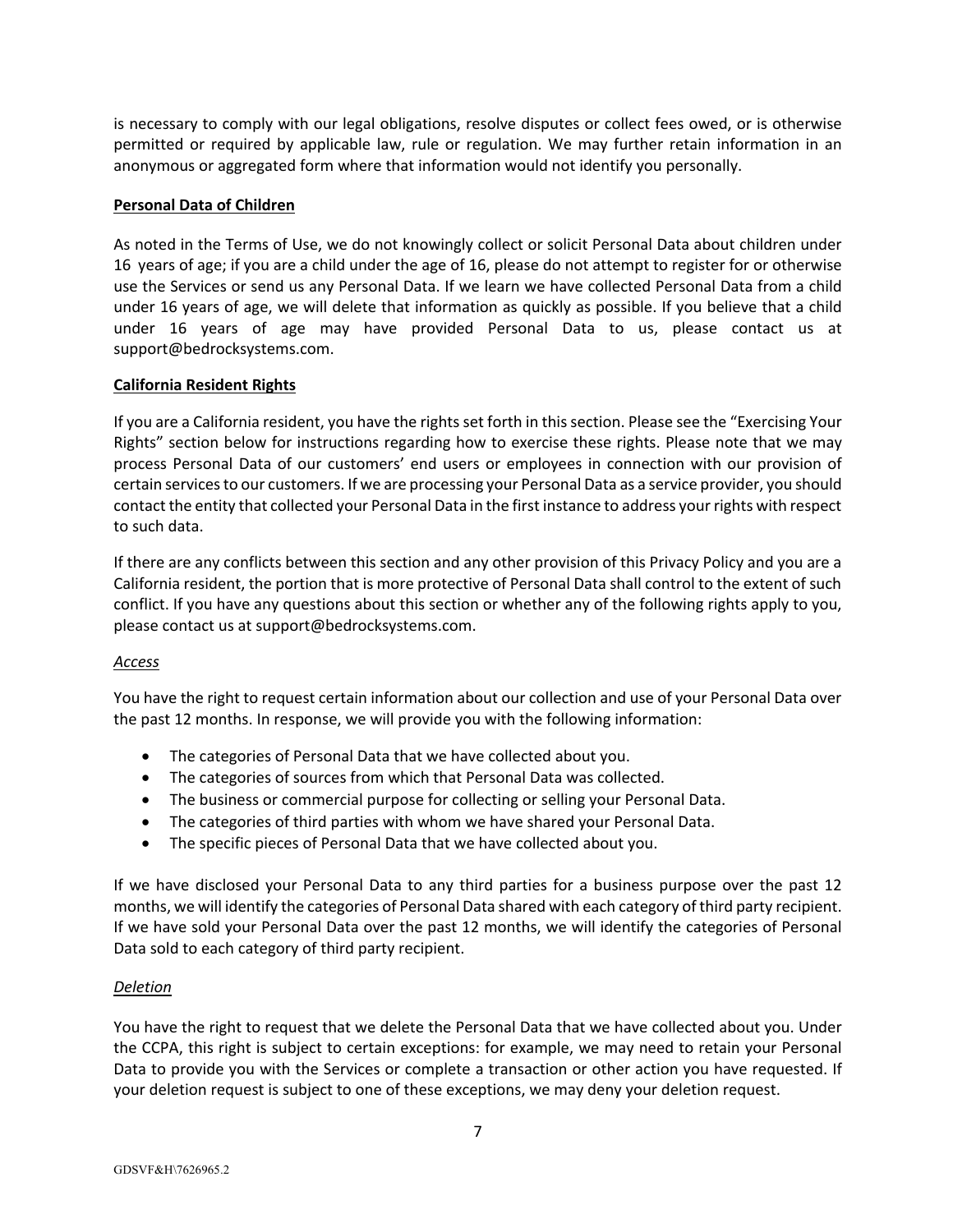# *Exercising Your Rights*

To exercise the rights described above, you or your Authorized Agent (defined below) must send us a request that (1) provides sufficient information to allow us to verify that you are the person about whom we have collected Personal Data, and (2) describes your request in sufficient detail to allow us to understand, evaluate and respond to it. Each request that meets both of these criteria will be considered a "Valid Request." We may not respond to requests that do not meet these criteria. We will only use Personal Data provided in a Valid Request to verify your identity and complete your request. You do not need an account to submit a Valid Request.

We will work to respond to your Valid Request within 45 days of receipt. We will not charge you a fee for making a Valid Request unless your Valid Request(s) is excessive, repetitive or manifestly unfounded. If we determine that your Valid Request warrants a fee, we will notify you of the fee and explain that decision before completing your request.

You may submit a Valid Request using the following methods:

- Call us at: 855-788-7929
- Email us at: support@bedrocksystems.com

You may also authorize an agent (an "Authorized Agent") to exercise your rights on your behalf. To do this, you must provide your Authorized Agent with written permission to exercise your rights on your behalf, and we may request a copy of this written permission from your Authorized Agent when they make a request on your behalf.

# *Personal Data Sales Opt-Out and Opt-In*

We will not sell your Personal Data, and have not done so over the last 12 months. To our knowledge, we do not sell the Personal Data of minors under 16 years of age.

## *We Will Not Discriminate Against You for Exercising Your Rights Under the CCPA*

We will not discriminate against you for exercising your rights under the CCPA. We will not deny you our goods or services, charge you different prices or rates, or provide you a lower quality of goods and services if you exercise your rights under the CCPA. However, we may offer different tiers of our Services as allowed by applicable data privacy laws (including the CCPA) with varying prices, rates or levels of quality of the goods or services you receive related to the value of Personal Data that we receive from you.

## **Other State Law Privacy Rights**

# *California Resident Rights*

Under California Civil Code Sections 1798.83-1798.84, California residents are entitled to contact us to prevent disclosure of Personal Data to third parties for such third parties' direct marketing purposes; in order to submit such a request, please contact us at [SUPPORT EMAIL].

## *Nevada Resident Rights*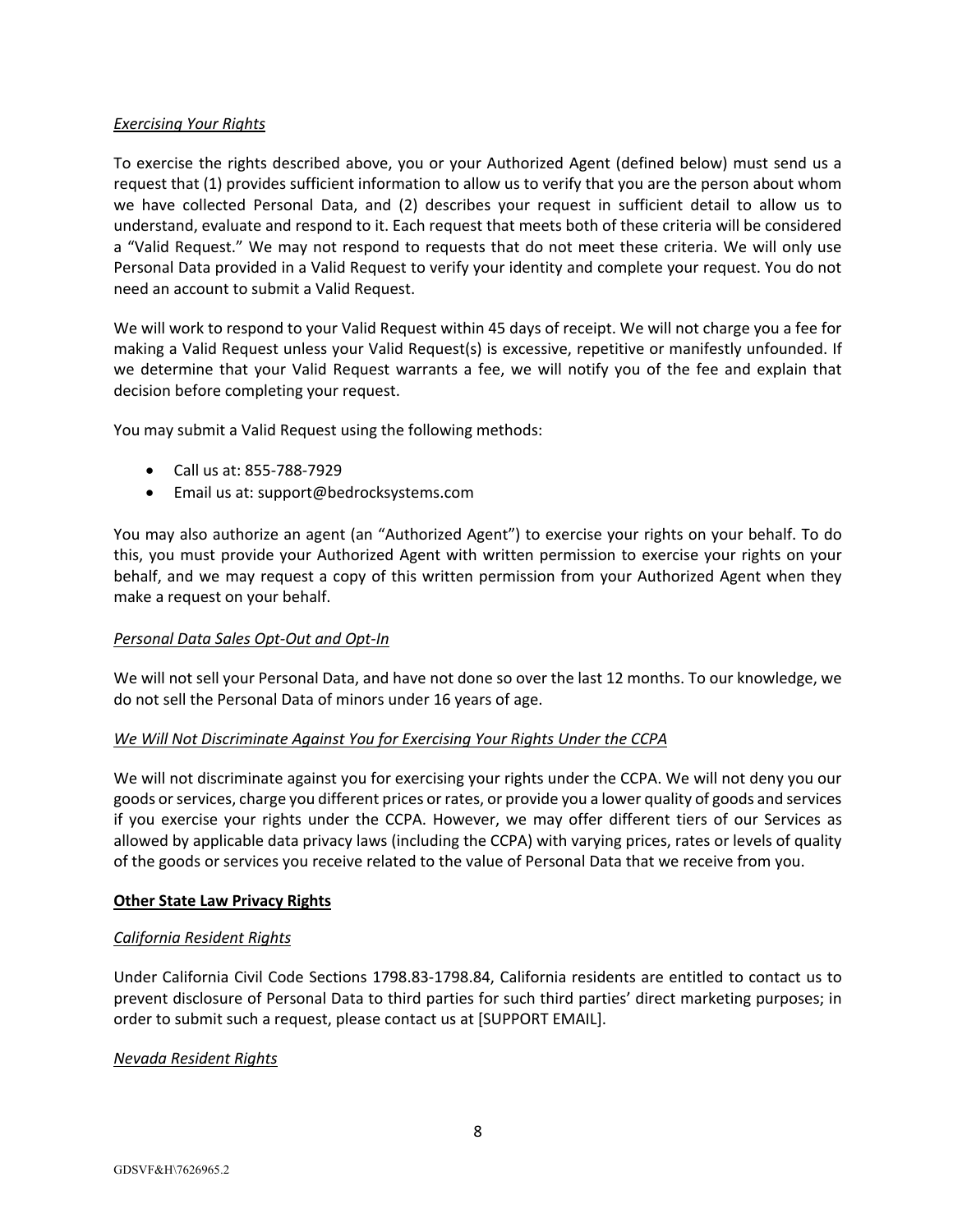If you are a resident of Nevada, you have the right to opt-out of the sale of certain Personal Data to third parties who intend to license or sell that Personal Data. You can exercise this right by contacting us at [SUPPORT EMAIL] with the subject line "Nevada Do Not Sell Request" and providing us with your name and the email address associated with your account.

## **European Union Data Subject Rights**

#### *EU Residents*

If you are a resident of the European Union ("EU"), United Kingdom, Lichtenstein, Norway or Iceland, you may have additional rights under the EU General Data Protection Regulation (the "GDPR") with respect to your Personal Data, as outlined below.

For this section, we use the terms "Personal Data" and "processing" as they are defined in the GDPR, but "Personal Data" generally means information that can be used to individually identify a person, and "processing" generally covers actions that can be performed in connection with data such as collection, use, storage and disclosure. BedRock will be the controller of your Personal Data processed in connection with the Services.

If there are any conflicts between this this section and any other provision of this Privacy Policy, the policy or portion that is more protective of Personal Data shall control to the extent of such conflict. If you have any questions about this section or whether any of the following applies to you, please contact us at [SUPPORT EMAIL]. Note that we may also process Personal Data of our customers' end users or employees in connection with our provision of certain services to customers, in which case we are the processor of Personal Data. If we are the processor of your Personal Data (i.e., not the controller), please contact the controller party in the first instance to address your rights with respect to such data.

## *Personal Data We Collect*

The "Categories of Personal Data We Collect" section above details the Personal Data that we collect from you.

## *Personal Data Use and Processing Grounds*

The "Our Commercial or Business Purposes for Collecting Personal Data" section above explains how we use your Personal Data.

We will only process your Personal Data if we have a lawful basis for doing so. Lawful bases for processing include consent, contractual necessity and our "legitimate interests" or the legitimate interest of others, as further described below.

- Contractual Necessity: We process certain categories of Personal Data as a matter of "contractual necessity", meaning that we need to process the data to perform under our Terms of Use with you, which enables us to provide you with the Services. When we process data due to contractual necessity, failure to provide such Personal Data will result in your inability to use some or all portions of the Services that require such data.
- Legitimate Interest: We process certain categories of Personal Data when we believe it furthers the legitimate interest of us or third parties: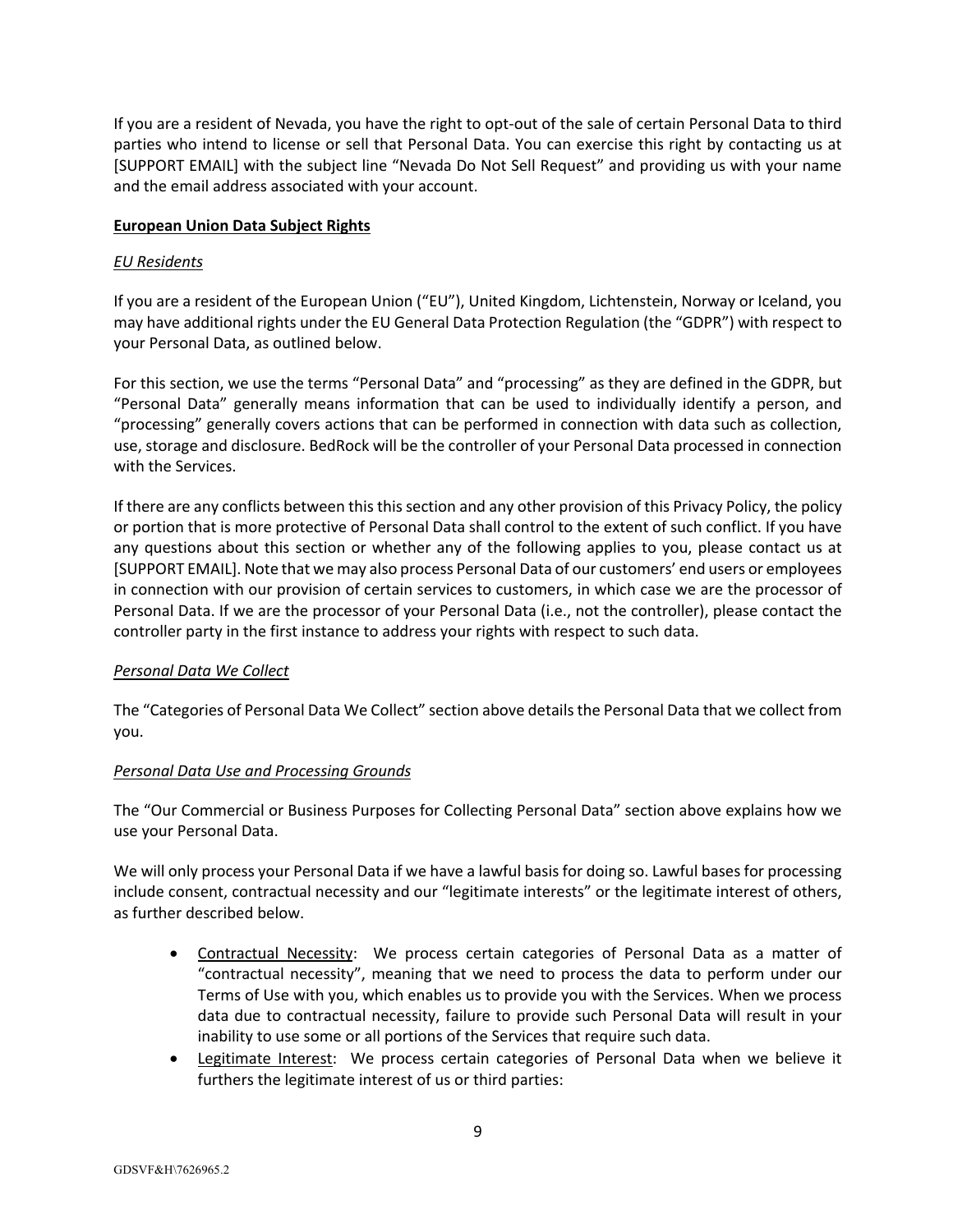o We may also de-identify or anonymize Personal Data to further our legitimate interests.

Examples of these legitimate interests include (as described in more detail above):

- o Providing, customizing and improving the Services.
- o Marketing the Services.
- o Corresponding with you.
- o Meeting legal requirements and enforcing legal terms.
- o Completing corporate transactions.
- Consent: In some cases, we process Personal Data based on the consent you expressly grant to us at the time we collect such data. When we process Personal Data based on your consent, it will be expressly indicated to you at the point and time of collection.
- Other Processing Grounds: From time to time we may also need to process Personal Data to comply with a legal obligation, if it is necessary to protect the vital interests of you or other data subjects, or if it is necessary for a task carried out in the public interest.

#### *Sharing Personal Data*

The "How We Share Your Personal Data" section above details how we share your Personal Data with third parties.

#### *EU Data Subject Rights*

You have certain rights with respect to your Personal Data, including those set forth below. For more information about these rights, or to submit a request, please email us at [SUPPORT EMAIL]. Please note that in some circumstances, we may not be able to fully comply with your request, such as if it is frivolous or extremely impractical, if it jeopardizes the rights of others, or if it is not required by law, but in those circumstances, we will still respond to notify you of such a decision. In some cases, we may also need you to provide us with additional information, which may include Personal Data, if necessary to verify your identity and the nature of your request.

- **Access**: You can request more information about the Personal Data we hold about you and request a copy of such Personal Data.
- **Rectification**: If you believe that any Personal Data we are holding about you is incorrect or incomplete, you can request that we correct or supplement such data.
- **Erasure**: You can request that we erase some or all of your Personal Data from our systems.
- **Withdrawal of Consent**: If we are processing your Personal Data based on your consent (as indicated at the time of collection of such data), you have the right to withdraw your consent at any time. Please note, however, that if you exercise this right, you may have to then provide express consent on a case-by-case basis for the use or disclosure of certain of your Personal Data, if such use or disclosure is necessary to enable you to utilize some or all of our Services.
- **Portability**: You can ask for a copy of your Personal Data in a machine-readable format. You can also request that we transmit the data to another controller where technically feasible.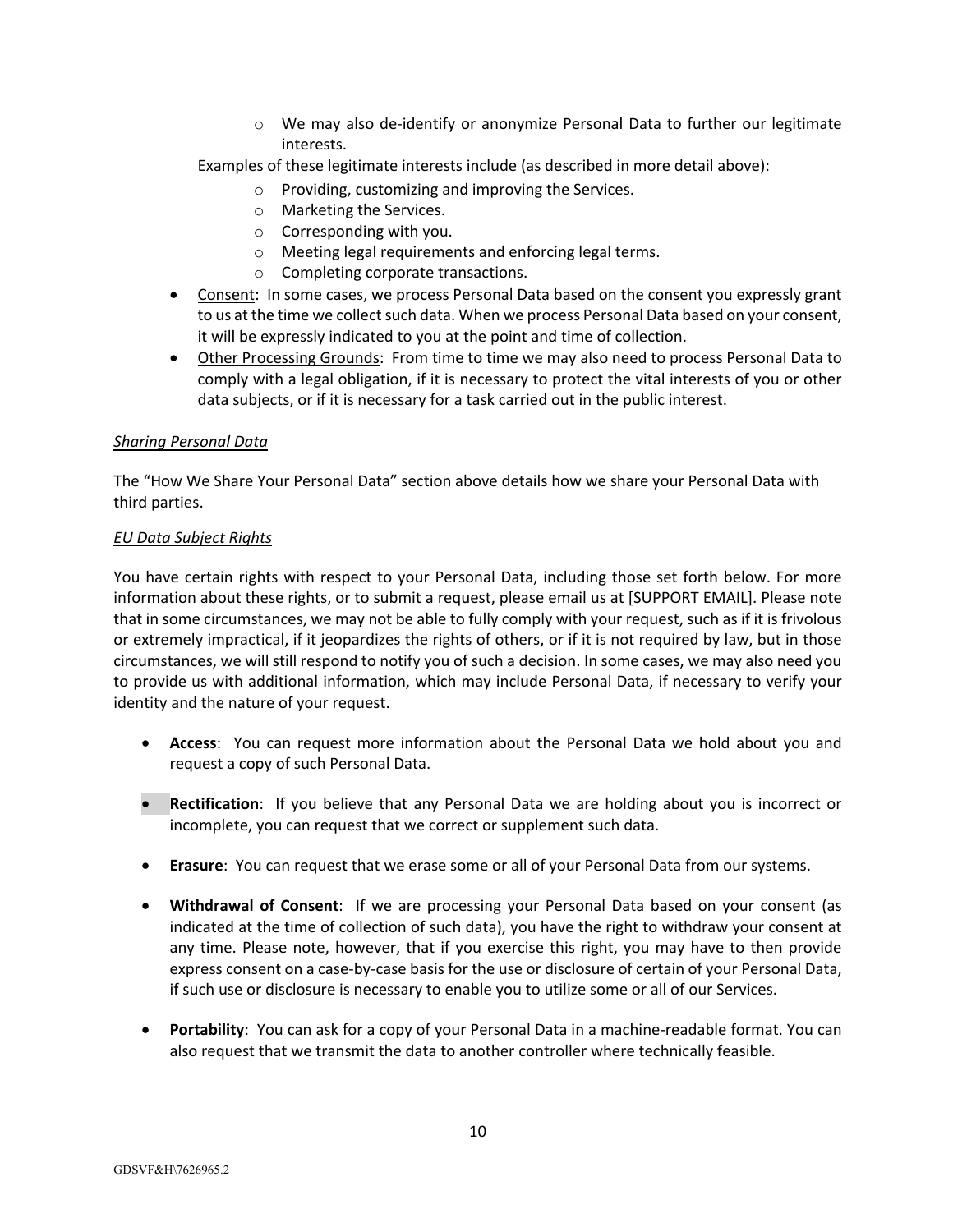- **Objection**: You can contact us to let us know that you object to the further use or disclosure of your Personal Data for certain purposes, such as for direct marketing purposes.
- **Restriction of Processing**: You can ask us to restrict further processing of your Personal Data.
- **Right to File Complaint**: You have the right to lodge a complaint about BedRock's practices with respect to your Personal Data with the supervisory authority of your country or EU Member State. A list of Supervisory Authorities is available here: https://edpb.europa.eu/aboutedpb/board/members\_en.

# *Transfers of Personal Data*

The Services are hosted and operated in the United States ("U.S.") through BedRock and its service providers, and if you do not reside in the U.S., laws in the U.S. may differ from the laws where you reside. By using the Services, you acknowledge that any Personal Data about you, regardless of whether provided by you or obtained from a third party, is being provided to BedRock in the U.S. and will be hosted on U.S. servers, and you authorize BedRock to transfer, store and process your information to and in the U.S., and possibly other countries. You hereby consent to the transfer of your data to the U.S. pursuant to: (i) a data processing agreement incorporating standard data protection clauses promulgated by the European Commission, a copy of which can be obtained at https://eur-lex.europa.eu/legalcontent/EN/TXT/?uri=celex%3A32010D0087, (ii) binding corporate rules for data protection that align with the GDPR's requirements, or (iii) adherence to an industry- or technology-specific approved code of conduct blessed by the European Commission.

# **Changes to this Privacy Policy**

We're constantly trying to improve our Services, so we may need to change this Privacy Policy from time to time, but we will alert you to any such changes by placing a notice on the BedRock website, by sending you an email and/or by some other means. Please note that if you've opted not to receive legal notice emails from us (or you haven't provided us with your email address), those legal notices will still govern your use of the Services, and you are still responsible for reading and understanding them. If you use the Services after any changes to the Privacy Policy have been posted, that means you agree to all of the changes. Use of information we collect is subject to the Privacy Policy in effect at the time such information is collected.

## **Contact Information:**

If you have any questions or comments about this Privacy Policy, the ways in which we collect and use your Personal Data or your choices and rights regarding such collection and use, please do not hesitate to contact us at:

- 855-788-7929
- https://bedrocksystems.com/
- support@bedrocksystems.com
- 12 N. San Mateo Dr. San Mateo, CA 94401

If you are located in the European Union, you may use the following information to contact our Data Protection Officer and our European Union-Based Member Representative: